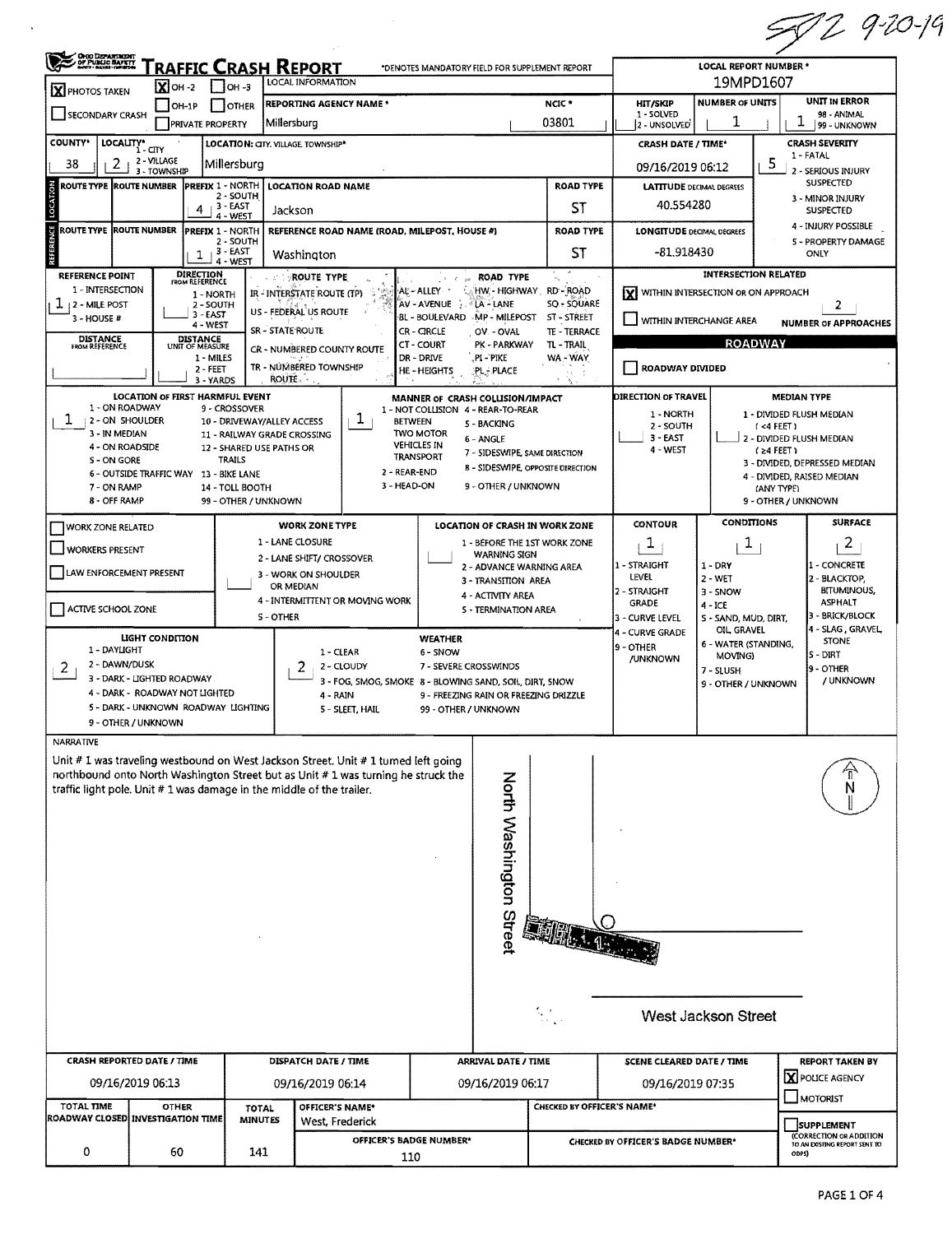|                            | OHO DEPARTMENT<br>OF PUBLIC BAFEIT                                                                 |                                                          | <b>LOCAL REPORT NUMBER</b>                                                                            |                                                               |                                                                  |                                                                  |                                            |                                                                           |  |  |  |  |  |  |
|----------------------------|----------------------------------------------------------------------------------------------------|----------------------------------------------------------|-------------------------------------------------------------------------------------------------------|---------------------------------------------------------------|------------------------------------------------------------------|------------------------------------------------------------------|--------------------------------------------|---------------------------------------------------------------------------|--|--|--|--|--|--|
|                            | NIT                                                                                                |                                                          |                                                                                                       |                                                               |                                                                  |                                                                  | 19MPD1607                                  |                                                                           |  |  |  |  |  |  |
| UNIT#                      | OWNER NAME: LAST, FIRST, MIDDLE (CISAME AS DRIVER)                                                 |                                                          |                                                                                                       |                                                               |                                                                  | OWNER PHONE: INCLUDE AREA CODE (E) SAME AS DRIVER                |                                            | DAMAGE                                                                    |  |  |  |  |  |  |
| 1                          | TRUCKING, EIKENBERRY                                                                               |                                                          |                                                                                                       |                                                               |                                                                  |                                                                  |                                            | <b>DAMAGE SCALE</b><br>3 - FUNCTIONAL DAMAGE                              |  |  |  |  |  |  |
|                            | OWNER ADDRESS: STREET, CITY, STATE, ZIP ( C) SAME AS ORIVERY<br>31160 EAST 100 N, FLORA, IN, 46929 |                                                          |                                                                                                       | $1 - \text{NONE}$<br>2 - MINOR DAMAGE<br>4 - DISABLING DAMAGE |                                                                  |                                                                  |                                            |                                                                           |  |  |  |  |  |  |
|                            | COMMERCIAL CARRIER: NAME, ADDRESS, CITY, STATE, ZIP                                                |                                                          |                                                                                                       |                                                               |                                                                  | COMMERCIAL CARRIER PHONE: INCLUDE AREA CODE                      | 9 - UNKNOWN                                |                                                                           |  |  |  |  |  |  |
|                            | EIKENBERRY TRUCKING, 1160 EAST 110 N, CAMDEN, IN, 469                                              |                                                          |                                                                                                       |                                                               |                                                                  |                                                                  | <b>DAMAGED AREA(S)</b>                     |                                                                           |  |  |  |  |  |  |
|                            | LP STATE   LICENSE PLATE #                                                                         |                                                          | <b>VEHICLE IDENTIFICATION #</b>                                                                       |                                                               | <b>VEHICLE YEAR</b>                                              | <b>VEHICLE MAKE</b>                                              | INDICATE ALL THAT APPLY                    |                                                                           |  |  |  |  |  |  |
| IN                         | 2412634                                                                                            |                                                          | 4V4NC9EH8CN553068                                                                                     |                                                               | 2012                                                             | VOLVO                                                            |                                            |                                                                           |  |  |  |  |  |  |
| <b>X</b> INSURANCE         | <b>INSURANCE COMPANY</b><br><b>ACUITY</b>                                                          |                                                          | <b>INSURANCE POLICY #</b><br>Z49100                                                                   |                                                               | COLOR                                                            | <b>VEHICLE MODEL</b><br>OTHER/UNKNOWN                            |                                            |                                                                           |  |  |  |  |  |  |
|                            | <b>TYPE OF USE</b>                                                                                 |                                                          | US DOT #                                                                                              |                                                               | BLU<br>TOWED BY: COMPANY NAME                                    |                                                                  |                                            |                                                                           |  |  |  |  |  |  |
| <b>X</b> COMMERCIAL        | GOVERNMENT                                                                                         | IN EMERGENCY<br>RESPONSE                                 | 358980                                                                                                |                                                               |                                                                  |                                                                  |                                            |                                                                           |  |  |  |  |  |  |
| INTERLOCK                  |                                                                                                    | # OCCUPANTS                                              | <b>VEHICLE WEIGHT GVWR/GCWR</b><br>1 - ≤10K LBS.                                                      |                                                               | <b>HAZARDOUS MATERIAL</b><br><b>X</b> MATERIAL<br><b>CLASS #</b> | PLACARD ID#                                                      |                                            |                                                                           |  |  |  |  |  |  |
| DEVICE<br>EQUIPPED         | HIT/SIGP UNIT                                                                                      |                                                          | 3<br>2 - 10,001 - 26K LBS.<br>3 - > 26K LBS.                                                          |                                                               | PLACARD                                                          |                                                                  |                                            |                                                                           |  |  |  |  |  |  |
|                            | 1 - PASSENGER CAR                                                                                  | 6 - VAN (9-15 SEATS)                                     | 12 - GOLF CART<br>13 - SNOWMOBILE                                                                     |                                                               | 18 - LIMO (LIVERY VEHICLE)                                       | 23 - PEDESTRIAN/SKATER                                           |                                            |                                                                           |  |  |  |  |  |  |
| 15                         | 2 - PASSENGER VAN<br>7 - MOTORCYCLE 2-WHEELED<br>(MINIVAN)<br><b>B - MOTORCYCLE 3-WHEELED</b>      |                                                          |                                                                                                       |                                                               |                                                                  |                                                                  |                                            |                                                                           |  |  |  |  |  |  |
|                            | UNIT TYPE 3 - SPORT UTILITY<br>VEHICLE                                                             | 9 - AUTOCYCLE<br>10 - MOPED OR MOTORIZED                 | 20 - OTHER VEHICLE<br><b>TRUCK</b><br>21 - HEAVY EQUIPMENT<br>15 - SEMI-TRACTOR                       | 25 - OTHER NON-MOTORIST<br>26 - SICYCLE                       |                                                                  |                                                                  |                                            |                                                                           |  |  |  |  |  |  |
|                            | 4 - PICK UP                                                                                        | <b>BICYCLE</b>                                           | 22 - ANIMAL WITH RIDER OR<br>16 - FARM EQUIPMENT<br>ANIMAL-DRAWN VEHICLE                              | 27 - TRAIN<br>99 - UNKNOWN OR HIT/SKIP                        |                                                                  |                                                                  |                                            |                                                                           |  |  |  |  |  |  |
|                            | S - CARGO VAN<br>(ATV/UTV)                                                                         | 11 - ALL TERRAIN VEHICLE                                 | 17 - MOTORHOME                                                                                        |                                                               |                                                                  |                                                                  |                                            |                                                                           |  |  |  |  |  |  |
|                            | # OF TRAILING UNITS                                                                                |                                                          |                                                                                                       |                                                               |                                                                  |                                                                  |                                            |                                                                           |  |  |  |  |  |  |
|                            | WAS VEHICLE OPERATING IN AUTONOMOUS<br>MODE WHEN CRASH OCCURRED?                                   |                                                          | 0 - NO AUTOMATION<br>0                                                                                | 3 - CONDITIONAL AUTOMATION 9 - UNKNOWN                        |                                                                  | 11                                                               |                                            |                                                                           |  |  |  |  |  |  |
| 2                          | 1-YES 2-NO 9-OTHER/UNKNOWN                                                                         |                                                          | 1 - DRIVER ASSISTANCE<br>4 - HIGH AUTOMATION<br>AUTONOMOUS 2 - PARTIAL AUTOMATION 5 - FULL AUTOMATION |                                                               |                                                                  | 1ň                                                               |                                            |                                                                           |  |  |  |  |  |  |
|                            |                                                                                                    |                                                          | MODE LEVEL                                                                                            |                                                               |                                                                  |                                                                  |                                            |                                                                           |  |  |  |  |  |  |
|                            | 1 - NONE<br>$2 - IAXI$                                                                             | 6 - BUS - CHARTER/TOUR<br>7 - BUS - INTERCITY            | $11 - FIRE$<br>12 - MILITARY                                                                          | 16 - FARM                                                     | 17 - MOWING                                                      | 21 - MAIL CARRIER<br>99 - OTHER / UNKNOWN                        |                                            |                                                                           |  |  |  |  |  |  |
|                            | 3 - ELECTRONIC RIDE                                                                                | <b>B - BUS - SHUTTLE</b>                                 | 13 POLICE                                                                                             |                                                               | 18 - SNOW REMOVAL                                                |                                                                  |                                            |                                                                           |  |  |  |  |  |  |
| SPECIAL<br><b>FUNCTION</b> | <b>SHARING</b><br>4 - SCHOOL TRANSPORT                                                             | 9 - BUS - OTHER<br>10 - AMBULANCE                        | <b>14 - PUBLIC UTILITY</b><br>15 - CONSTRUCTION EQUIP.                                                | 19 - TOWING                                                   | 20 - SAFETY SERVICE                                              |                                                                  |                                            |                                                                           |  |  |  |  |  |  |
|                            | 5 - BUS - TRANSIT/COMMUTER                                                                         |                                                          |                                                                                                       |                                                               | <b>PATROL</b>                                                    |                                                                  |                                            | 12                                                                        |  |  |  |  |  |  |
| 1                          | 1 - NO CARGO BODY TYPE<br>/ NOT APPLICABLE                                                         | 4 - LOGGING<br>5 - INTERMODAL                            | 7 - GRAIN/CHIPS/GRAVEL                                                                                | 11 - DUMP                                                     |                                                                  | 99 - OTHER / UNKNOWN                                             |                                            |                                                                           |  |  |  |  |  |  |
| CARGO                      | $2 - BUS$                                                                                          | <b>CONTAINER CHASSIS</b>                                 | <b>B-POLE</b><br>9 - CARGO TANK                                                                       |                                                               | 12 - CONCRETE MIXER<br>13 - AUTO TRANSPORTER                     |                                                                  |                                            | ILT H<br>-9<br>9<br>- 3                                                   |  |  |  |  |  |  |
| <b>BODY</b><br>TYPE        | 3 - VEHICLE TOWING<br>ANOTHER MOTOR VEHICLE                                                        | 6 - CARGOVAN<br>/ENCLOSED BOX                            | 10 - FLAT BED                                                                                         |                                                               | 14 - GARBAGE/REFUSE                                              |                                                                  |                                            |                                                                           |  |  |  |  |  |  |
|                            | 1 - TURN SIGNALS                                                                                   | 4 - BRAKES                                               | 7 - WORN OR SLICK TIRES                                                                               |                                                               | 9 - MOTOR TROUBLE                                                | 99 - OTHER / UNKNOWN                                             |                                            |                                                                           |  |  |  |  |  |  |
| <b>VEHICLE</b>             | 2 - HEAD LAMPS<br>3 - TAIL LAMPS                                                                   | 5 - STEERING<br><b>6 - TIRE BLOWOUT</b>                  | <b>B-TRAILER EQUIPMENT</b><br><b>DEFECTIVE</b>                                                        |                                                               | 10 - DISABLED FROM PRIOR<br>ACCIDENT                             |                                                                  |                                            |                                                                           |  |  |  |  |  |  |
| DEFECTS                    |                                                                                                    |                                                          |                                                                                                       |                                                               |                                                                  |                                                                  | $\Box$ - NO DAMAGE [ 0 ]                   | UNDERCARRIAGE [14]                                                        |  |  |  |  |  |  |
|                            | 1 - INTERSECTION -<br>MARKED CROSSWALK                                                             | 4 - MIDBLOCK -<br>MARKED CROSSWALK                       | 7 - SHOULDER/ROADSIDE                                                                                 |                                                               | 10 - DRIVEWAY ACCESS<br>11 - SHARED USE PATHS                    | 99 - OTHER / UNKNOWN                                             | $\Box$ -TOP(13)<br>$\Box$ - ALL AREAS [15] |                                                                           |  |  |  |  |  |  |
| NON-<br>MOTORIST           | 2 - INTERSECTION -<br>UNMARKED CROSSWALK                                                           | 5 - TRAVEL LANE -<br>OTHER LOCATION                      | <b>B-SIDEWALK</b><br>9 - MEDIAN/CROSSING                                                              |                                                               | OR TRAILS                                                        |                                                                  | $\bigsqcup$ - UNIT NOT AT SCENE [ 16 ]     |                                                                           |  |  |  |  |  |  |
| LOCATION                   | 3 - INTERSECTION - OTHER                                                                           | 6 - BICYCLE LANE                                         | ISLAND                                                                                                |                                                               | 12 - FIRST RESPONDER<br>AT INCIDENT SCENE                        |                                                                  |                                            |                                                                           |  |  |  |  |  |  |
|                            | 1 - NON-CONTACT                                                                                    | 1 - STRAIGHT AHEAD<br>2 - BACKING                        | 9 - LEAVING TRAFFIC<br>LANE                                                                           |                                                               | JOGGING, PLAYING                                                 | 15 - WALKING, RUNNING, 21 - STANDING OUTSIDE<br>DISABLED VEHICLE |                                            | INITIAL POINT OF CONTACT                                                  |  |  |  |  |  |  |
| З                          | 2 - NON-COLLISION<br>3 - STRIKING                                                                  | 3 - CHANGING LANES<br>4 - OVERTAKING/PASSING             | 10 - PARKED<br>11 - SLOWING OR STOPPED                                                                |                                                               | 16 - WORKING<br>17 - PUSHING VEHICLE                             | 99 - OTHER / UNKNOWN                                             | 0 - NO DAMAGE                              | 14 - UNDERCARRIAGE<br>1-12 - REFER TO UNIT 15 - VEHICLE NOT AT SCENE      |  |  |  |  |  |  |
| <b>ACTION</b>              | 4 - STRUCK                                                                                         | PRE-CRASH 5 - MAKING RIGHT TURN                          | IN TRAFFIC                                                                                            |                                                               | 18 - APPROACHING OR<br>LEAVING VEHICLE                           |                                                                  | 4                                          | DIAGRAM<br>99 - UNKNOWN                                                   |  |  |  |  |  |  |
|                            | S - BOTH STRIKING<br>& STRUCK                                                                      | ACTIONS 6 - MAKING LEFT TURN<br>7 - MAKING U-TURN        | 12 - DRIVERLESS<br>13 - NEGOTIATING A CURVE                                                           |                                                               | 19 - STANDING                                                    |                                                                  | 13 - TOP                                   |                                                                           |  |  |  |  |  |  |
|                            | 9 - OTHER / UNKNOWN                                                                                | 8 - ENTERING TRAFFIC<br>LANE                             | 14 - ENTERING OR CROSSING<br>SPECIFIED LOCATION                                                       |                                                               | 20 - OTHER NON-MOTORIST                                          |                                                                  |                                            | TRAFFIC                                                                   |  |  |  |  |  |  |
|                            | 1 - NONE                                                                                           | /ACDA                                                    | 8 - FOLLOWING TOO CLOSE 13 - IMPROPER START FROM                                                      |                                                               | 18 - OPERATING DEFECTIVE                                         | 23 - OPENING DOOR INTO<br>ROADWAY                                | <b>TRAFFICWAY FLOW</b>                     | <b>TRAFFIC CONTROL</b>                                                    |  |  |  |  |  |  |
|                            | 2 - FAILURE TO VIELD<br>3 - RAN RED LIGHT                                                          | 9 - IMPROPER LANE                                        | A PARKED POSITION<br>14 - STOPPED OR PARKED                                                           |                                                               | EQUIPMENT<br>19 - LOAD SHIFTING                                  | 99 - OTHER IMPROPER                                              | 1 - ONE-WAY<br>2 - TWO-WAY                 | 1 - ROUNDABOUT 4 - STOP SIGN                                              |  |  |  |  |  |  |
| 6                          | 4 - RAN STOP SIGN<br>5 - UNSAFE SPEED                                                              | CHANGE<br>10 - IMPROPER PASSING                          | <b>ILLEGALLY</b><br>15 - SWERVING TO AVOID                                                            |                                                               | /FALLING/SPILLING<br>20 - IMPROPER CROSSING                      | ACTION                                                           | 2.                                         | 2 - SIGNAL<br>5 - YIELD SIGN<br>2<br>3 - FLASHER<br><b>6 - NO CONTROL</b> |  |  |  |  |  |  |
|                            | CONTRIBUTING 6-IMPROPER TURN<br>CIRCUMSTANCES 7 - LEFT OF CENTER                                   | 11 - DROVE OFF ROAD<br>12 - IMPROPER BACKING             | 16 - WRONG WAY<br>17 - VISION OBSTRUCTION                                                             |                                                               | 21 - LYING IN ROADWAY<br>22 - NOT DISCERNIBLE                    |                                                                  | # OF THROUGH LANES                         | <b>RAIL GRADE CROSSING</b>                                                |  |  |  |  |  |  |
|                            |                                                                                                    |                                                          |                                                                                                       |                                                               |                                                                  |                                                                  | ON ROAD                                    | 1 - NOT INVLOVED                                                          |  |  |  |  |  |  |
|                            | <b>SEOUENCE OF EVENTS</b><br>سني ست                                                                |                                                          | EVENTS <b>Section</b>                                                                                 |                                                               |                                                                  |                                                                  | $\mathbf{Z}$                               | 2 - INVOLVED-ACTIVE CROSSING<br>1<br>3 - INVOLVED-PASSIVE CROSSING        |  |  |  |  |  |  |
| 41<br>$\mathbf{1}$         | 1 - OVERTURN/ROLLOVER<br>2 - FIRE/EXPLOSION                                                        | 7 - SEPARATION OF UNITS<br><b>B - RAN OFF ROAD RIGHT</b> | 12 - DOWNHILL RUNAWAY<br>13 - OTHER NON-COLLISION                                                     |                                                               | 19 - ANIMAL - OTHER<br>20 - MOTOR VEHICLE IN                     | 23 - STRUCK BY FALLING,<br>SHIFTING CARGO OR                     |                                            |                                                                           |  |  |  |  |  |  |
|                            | 3 - IMMERSION                                                                                      | 9 - RAN OFF ROAD LEFT                                    | 14 PEDESTRIAN                                                                                         |                                                               | TRANSPORT                                                        | ANYTHING SET IN<br>MOTION BY A MOTOR                             |                                            | UNIT / NON-MOTORIST DIRECTION                                             |  |  |  |  |  |  |
| $\overline{2}$             | 4 - JACKKNIFE<br>5 - CARGO / EQUIPMENT                                                             | 10 - CROSS MEDIAN<br>11 - CROSS CENTERLINE -             | 15 - PEDALCYCLE<br>16 - RAILWAY VEHICLE                                                               |                                                               | 21 - PARKED MOTOR<br>VEHICLE                                     | VEHICLE<br>24 - OTHER MOVABLE                                    |                                            | 5 - NORTHEAST<br>1 - NORTH<br>2 - SOUTH<br>6 - NORTHWEST                  |  |  |  |  |  |  |
|                            | LOSS OR SHIFT<br><b>6 - EQUIPMENT FAILURE</b>                                                      | OPPOSITE DIRECTION<br>OF TRAVEL                          | 17 - ANIMAL FARM<br>18 - ANIMAL - DEER                                                                |                                                               | 22 - WORK ZONE<br><b>MAINTENANCE</b>                             | OBJECT                                                           | э<br>TO                                    | 3 - EAST<br>7 - SOUTHEAST                                                 |  |  |  |  |  |  |
| 3                          | a company                                                                                          |                                                          | <b>LEWIS COLLISION WITH FIXED OBJECT - STRUCK</b>                                                     |                                                               | EQUIPMENT                                                        |                                                                  | FROM                                       | 4 - WEST<br>8 - SOUTHWEST<br>9 - OTHER / UNKNOWN                          |  |  |  |  |  |  |
|                            | 25 - IMPACT ATTENUATOR<br>/ CRASH CUSHION                                                          | 31 - GUARDRAIL END<br>32 - PORTABLE BARRIER              | 38 - OVERHEAD SIGN POST<br>39 - LIGHT / LUMINARIES                                                    | 46 - FENCE                                                    | 45 - EMBANKMENT                                                  | 52 - BUILDING<br>53 - TUNNEL                                     |                                            |                                                                           |  |  |  |  |  |  |
|                            | 26 - BRIDGE OVERHEAD<br><b>STRUCTURE</b>                                                           | 33 - MEDIAN CABLE BARRIER<br>34 - MEDIAN GUARDRAIL       | SUPPORT<br>40 - UTILITY POLE                                                                          | 47 - MAILBOX<br><b>48 - TREE</b>                              |                                                                  | <b>S4 - OTHER FIXED</b><br>OBJECT                                | <b>UNIT SPEED</b>                          | DETECTED SPEED                                                            |  |  |  |  |  |  |
|                            | 27 - BRIDGE PIER OR                                                                                | BARRIER                                                  | 41 - OTHER POST, POLE<br>OR SUPPORT                                                                   |                                                               | 49 - FIRE HYDRANT<br>50 - WORK ZONE                              | 99 - OTHER / UNKNOWN                                             | 5                                          | 1 - STATED / ESTIMATED SPEED                                              |  |  |  |  |  |  |
|                            | <b>ABUTMENT</b><br>28 - BRIDGE PARAPET                                                             | 35 - MEDIAN CONCRETE<br>BARRIER                          | 42 - CULVERT                                                                                          |                                                               | MAINTENANCE<br>EQUIPMENT                                         |                                                                  |                                            | ı<br>  2 - CALCULATED / EDR                                               |  |  |  |  |  |  |
|                            | 29 - BRIDGE RAIL<br>30 - GUARDRAIL FACE                                                            | 36 - MEDIAN OTHER BARRIER<br>37 - TRAFFIC SIGN POST      | 43 - CURB<br>44 - DITCH                                                                               | 51 - WALL                                                     |                                                                  |                                                                  | <b>POSTED SPEED</b>                        |                                                                           |  |  |  |  |  |  |
|                            | FIRST HARMFUL EVENT                                                                                | ı                                                        | MOST HARMFUL EVENT                                                                                    |                                                               |                                                                  |                                                                  | 25                                         | 3 - UNDETERMINED                                                          |  |  |  |  |  |  |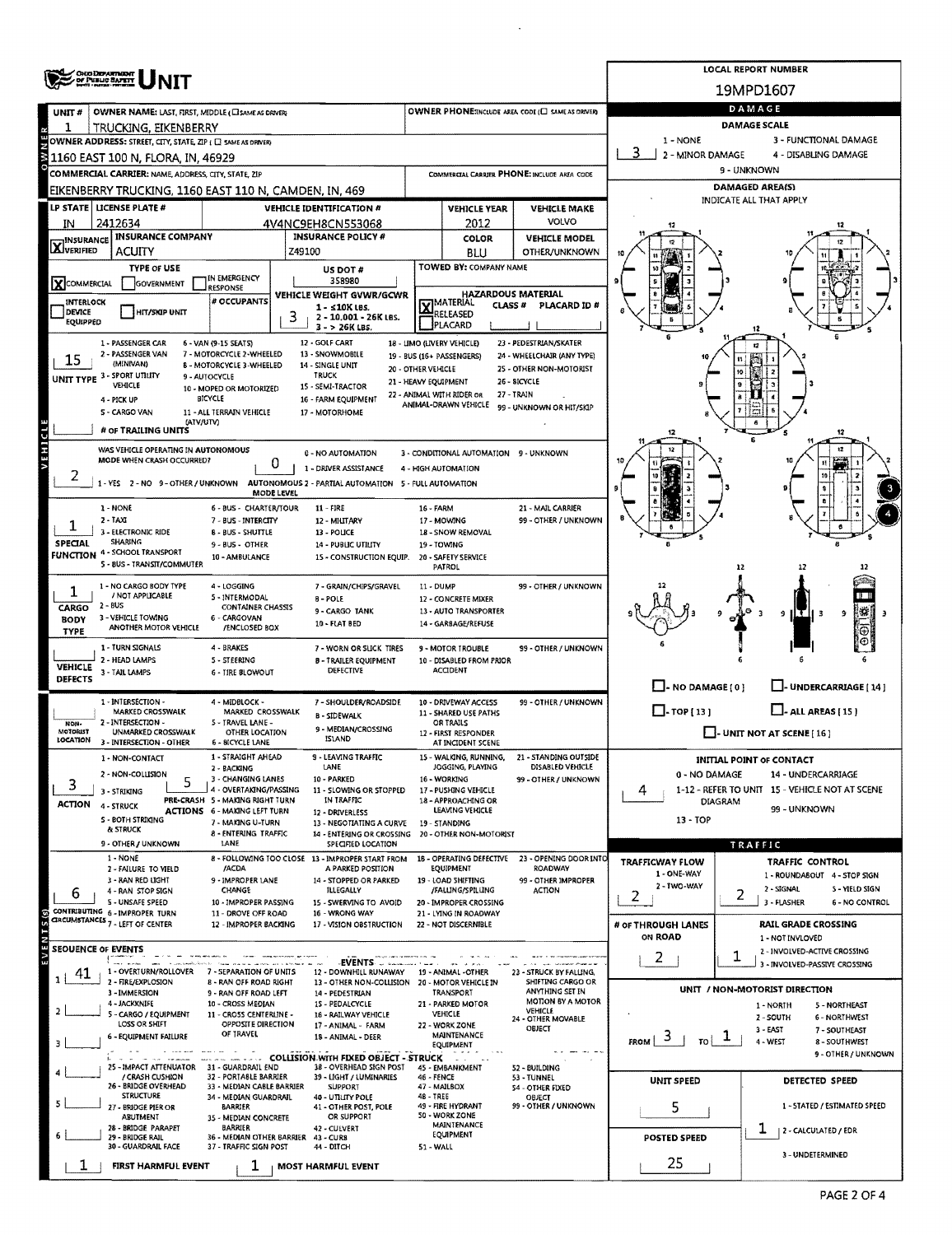|                                                               | <b>ERRICH MOTORIST / NON-MOTORIST</b>    |                                                                        | <b>LOCAL REPORT NUMBER</b><br>19MPD1607  |                                                                                       |                            |                                                 |                        |                                                                         |                                                                                            |                                                                                 |                                                                                                                        |               |                                |                                                                       |                               |  |  |
|---------------------------------------------------------------|------------------------------------------|------------------------------------------------------------------------|------------------------------------------|---------------------------------------------------------------------------------------|----------------------------|-------------------------------------------------|------------------------|-------------------------------------------------------------------------|--------------------------------------------------------------------------------------------|---------------------------------------------------------------------------------|------------------------------------------------------------------------------------------------------------------------|---------------|--------------------------------|-----------------------------------------------------------------------|-------------------------------|--|--|
| UNIT #                                                        |                                          | NAME: LAST, FIRST, MIDDLE                                              |                                          |                                                                                       | DATE OF BIRTH              |                                                 |                        | AGE                                                                     | <b>GENDER</b>                                                                              |                                                                                 |                                                                                                                        |               |                                |                                                                       |                               |  |  |
| 1                                                             | GRIFFEY, DALE, L                         |                                                                        |                                          |                                                                                       |                            |                                                 |                        |                                                                         |                                                                                            |                                                                                 | 06/13/1945                                                                                                             |               |                                | 74                                                                    | м                             |  |  |
|                                                               | <b>ADDRESS: STREET, CITY, STATE, ZIP</b> |                                                                        | <b>CONTACT PHONE - INCLUDE AREA CODE</b> |                                                                                       |                            |                                                 |                        |                                                                         |                                                                                            |                                                                                 |                                                                                                                        |               |                                |                                                                       |                               |  |  |
| eno                                                           |                                          | 429 NORTH INDIANA STREET, CAMDEN, IN, 46917                            | 764-412-0978                             |                                                                                       |                            |                                                 |                        |                                                                         |                                                                                            |                                                                                 |                                                                                                                        |               |                                |                                                                       |                               |  |  |
| <b>M-NON</b>                                                  | <b>INJURIES INJURED</b><br><b>TAKEN</b>  | <b>EMS AGENCY (NAME)</b>                                               |                                          | DOT-COMPLIANT                                                                         | <b>SEATING</b><br>POSITION | AIR BAG USAGE<br><b>EJECTION</b><br>TRAPPED     |                        |                                                                         |                                                                                            |                                                                                 |                                                                                                                        |               |                                |                                                                       |                               |  |  |
| 5                                                             | BY<br>$\perp$                            |                                                                        | 4                                        |                                                                                       | IMC HELMET                 | 1                                               |                        | 1<br>1<br>1                                                             |                                                                                            |                                                                                 |                                                                                                                        |               |                                |                                                                       |                               |  |  |
|                                                               |                                          | OL STATE OPERATOR LICENSE NUMBER                                       | OFFENSE DESCRIPTION                      |                                                                                       |                            |                                                 | <b>CITATION NUMBER</b> |                                                                         |                                                                                            |                                                                                 |                                                                                                                        |               |                                |                                                                       |                               |  |  |
| ΙN                                                            | 8918237856                               |                                                                        |                                          | 339.12                                                                                |                            |                                                 | ⊠                      | THROUGH TRUCK TRAFFIC                                                   |                                                                                            |                                                                                 | <b>ALCOHOL TEST</b>                                                                                                    |               | 1J2V2P1<br><b>DRUG TEST(S)</b> |                                                                       |                               |  |  |
| OL CLASS                                                      | <b>ENDORSEMENT</b>                       | <b>RESTRICTION SELECT UP TO 3</b>                                      |                                          | ALCOHOL / DRUG SUSPECTED<br><b>DRIVER</b><br><b>DISTRACTED</b><br>ALCOHOL<br>MARUUANA |                            |                                                 |                        | <b>CONDITION</b>                                                        | <b>STATUS</b>                                                                              | TYPE                                                                            | VALUE                                                                                                                  | <b>STATUS</b> | <b>TYPE</b>                    |                                                                       | RESULTS SELECT UP TO 4        |  |  |
| 1                                                             |                                          |                                                                        | $BY_1$                                   |                                                                                       |                            | OTHER DRUG                                      |                        | 1                                                                       | $\mathbf 1$                                                                                | 1                                                                               |                                                                                                                        | 1             | 1                              |                                                                       |                               |  |  |
| UNIT <sub>#</sub>                                             |                                          | NAME: LAST, FIRST, MIDDLE                                              |                                          |                                                                                       |                            |                                                 |                        |                                                                         |                                                                                            |                                                                                 | DATE OF BIRTH                                                                                                          |               |                                | AGE                                                                   | <b>GENDER</b>                 |  |  |
|                                                               |                                          |                                                                        |                                          |                                                                                       |                            |                                                 |                        |                                                                         |                                                                                            |                                                                                 |                                                                                                                        |               |                                |                                                                       |                               |  |  |
|                                                               | <b>ADDRESS: STREET, CITY, STATE, ZIP</b> |                                                                        |                                          |                                                                                       |                            |                                                 |                        |                                                                         |                                                                                            |                                                                                 | <b>CONTACT PHONE - INCLUDE AREA CODE</b>                                                                               |               |                                |                                                                       |                               |  |  |
|                                                               | INJURIES INJURED                         | <b>EMS AGENCY (NAME)</b>                                               |                                          |                                                                                       |                            | INJURED TAKEN TO: MEDICAL FACILITY (NAME CITY)  |                        | <b>SAFETY EQUIPMENT</b>                                                 |                                                                                            |                                                                                 | <b>SEATING</b>                                                                                                         |               | AIR BAG USAGE                  | <b>EJECTION</b>                                                       | TRAPPED                       |  |  |
| N-N-M                                                         | <b>TAKEN</b><br>BY                       |                                                                        |                                          |                                                                                       |                            |                                                 |                        | <b>USED</b>                                                             |                                                                                            | <b>IDOT-Compliant</b><br><b>MC HELMET</b>                                       | POSITION                                                                                                               |               |                                |                                                                       |                               |  |  |
|                                                               |                                          | OL STATE OPERATOR LICENSE NUMBER                                       |                                          |                                                                                       | OFFENSE CHARGED            |                                                 | LOCAL                  | <b>OFFENSE DESCRIPTION</b>                                              |                                                                                            |                                                                                 |                                                                                                                        |               | <b>CITATION NUMBER</b>         |                                                                       |                               |  |  |
|                                                               |                                          |                                                                        |                                          |                                                                                       |                            |                                                 | CODE                   |                                                                         |                                                                                            |                                                                                 |                                                                                                                        |               |                                |                                                                       |                               |  |  |
| OL CLASS                                                      | <b>ENDORSEMENT</b>                       | <b>RESTRICTION SELECT UP TO 3</b>                                      | <b>DRIVER</b>                            |                                                                                       |                            | ALCOHOL / DRUG SUSPECTED                        |                        | <b>CONDITION</b>                                                        |                                                                                            |                                                                                 | <b>ALCOHOL TEST</b>                                                                                                    |               | <b>DRUG TEST(S)</b>            |                                                                       |                               |  |  |
|                                                               |                                          |                                                                        | BY                                       | <b>DISTRACTED</b>                                                                     | ALCOHOL                    | MARUUANA                                        |                        |                                                                         | <b>STATUS</b>                                                                              | <b>TYPE</b>                                                                     | VALUE                                                                                                                  | <b>STATUS</b> | <b>TYPE</b>                    |                                                                       | <b>RESULTS SELECT UP TO 4</b> |  |  |
| UNIT <sup>#</sup>                                             |                                          | NAME: LAST, FIRST, MIDDLE                                              |                                          |                                                                                       |                            | OTHER DRUG                                      |                        |                                                                         |                                                                                            |                                                                                 | DATE OF BIRTH                                                                                                          |               |                                | AGE                                                                   | <b>GENDER</b>                 |  |  |
|                                                               |                                          |                                                                        |                                          |                                                                                       |                            |                                                 |                        |                                                                         |                                                                                            |                                                                                 |                                                                                                                        |               |                                |                                                                       |                               |  |  |
|                                                               | <b>ADDRESS: STREET, CITY, STATE, ZIP</b> |                                                                        |                                          |                                                                                       |                            |                                                 |                        |                                                                         | <b>CONTACT PHONE - INCLUDE AREA CODE</b>                                                   |                                                                                 |                                                                                                                        |               |                                |                                                                       |                               |  |  |
|                                                               |                                          |                                                                        |                                          |                                                                                       |                            |                                                 |                        |                                                                         |                                                                                            |                                                                                 |                                                                                                                        |               |                                |                                                                       |                               |  |  |
|                                                               | <b>INJURIES INJURED</b><br>TAKEN         | <b>EMS AGENCY (NAME)</b>                                               |                                          |                                                                                       |                            | INJURED TAKEN TO: MEDICAL FACILITY (NAME, CITY) |                        | SAFETY EQUIPMENT<br>USED                                                | <b>SEATING</b><br>AIR BAG USAGE<br><b>EJECTION</b><br>TRAPPEO<br>DOT-Computant<br>POSITION |                                                                                 |                                                                                                                        |               |                                |                                                                       |                               |  |  |
|                                                               | B٧                                       |                                                                        |                                          |                                                                                       |                            |                                                 |                        |                                                                         |                                                                                            | <b>MC HELMET</b>                                                                |                                                                                                                        |               |                                |                                                                       |                               |  |  |
| OTORIST                                                       |                                          | OL STATE OPERATOR LICENSE NUMBER                                       |                                          | LOCAL<br>OFFENSE CHARGED<br><b>OFFENSE DESCRIPTION</b><br>CODE                        |                            |                                                 |                        |                                                                         |                                                                                            |                                                                                 |                                                                                                                        |               |                                |                                                                       | <b>CITATION NUMBER</b>        |  |  |
| OL CLASS                                                      | <b>ENDORSEMENT</b>                       | <b>RESTRICTION SELECT UP TO 3</b>                                      |                                          |                                                                                       |                            |                                                 |                        | <b>CONDITION</b>                                                        |                                                                                            |                                                                                 | <b>ALCOHOL TEST</b>                                                                                                    |               |                                | <b>DRUG TEST(S)</b>                                                   |                               |  |  |
|                                                               |                                          |                                                                        |                                          | ALCOHOL / DRUG SUSPECTED<br>DRIVER<br><b>DISTRACTED</b><br><b>MARUUANA</b><br>ALCOHOL |                            |                                                 |                        |                                                                         | <b>STATUS</b>                                                                              | <b>TYPE</b>                                                                     | VALUE                                                                                                                  | <b>STATUS</b> | TYPE                           |                                                                       | <b>RESULTS SELECT UP TO 4</b> |  |  |
|                                                               |                                          |                                                                        | BY                                       |                                                                                       |                            | <b>OTHER DRUG</b>                               |                        |                                                                         |                                                                                            |                                                                                 |                                                                                                                        |               |                                |                                                                       |                               |  |  |
|                                                               | <b>INJURIES</b>                          | <b>SEATING POSITION</b>                                                |                                          | AIR BAG                                                                               |                            | <b>OL CLASS</b>                                 |                        |                                                                         |                                                                                            |                                                                                 | OL RESTRICTION(S) DRIVER DISTRACTION                                                                                   |               |                                | <b>TEST STATUS</b>                                                    |                               |  |  |
| 1 - FATAL<br>2 - SUSPECTED SERIOUS                            |                                          | 1 - FRONT - LEFT SIDE<br>(MOTORCYCLE DRIVER)                           | 1 - NOT DEPLOYED                         | 2 - DEPLOYED FRONT<br>ን3 - DEPLOYED SIDE »                                            |                            | 1 - CLASS A<br>2 - CLASS B                      |                        | 1 - ALCOHOL INTERLOCK<br><b>DEVICE</b>                                  |                                                                                            |                                                                                 | 1 : NOT DISTRACTED<br>2 - MANUALLY OPERATING AN # 2 - TEST REFUSED                                                     |               | ्}-1 - NONE GIVEN              |                                                                       |                               |  |  |
| INJURY<br>3 - SUSPECTED MINOR                                 |                                          | 2 - FRONT - MIDDLE<br>3.- FRONT - RIGHT SIDE<br>4 - SECOND - LEFT SIDE | <b>FRONT/SIDE</b>                        | 4 - DEPLOYED BOTH                                                                     |                            | 3 - CLASS C                                     |                        | 2 - CDL INTRASTATE ONLY<br>- CORRECTIVE LENSES<br>ж.<br>4 - FARM WAIVER |                                                                                            |                                                                                 | ELECTRONIC-<br>COMMUNICATION DEVICE<br>(TEXTING, TYPING,                                                               |               | 3 - TEST GIVEN. •              | / UNUSABLE                                                            | CONTAMINATED SAMPLE           |  |  |
| INJURY > -<br>4 - POSSIBLE INJURY                             |                                          | (MOTORCYCLE PASSENGER)<br>5 - SECOND - MIDDLE                          |                                          | 5 - NOT APPLICABLE<br>-9 - DEPLOYMENT UNKNOWN                                         |                            | 4 - REGULAR CLASS<br>$(OHIO = D)^{+}$           |                        | 5 - EXCEPT CLASS A BUS<br>6 - EXCEPT CLASS A                            |                                                                                            |                                                                                 | DIALING)<br>- TALKING ON HANDS-FREE                                                                                    |               | 4 - TEST GIVEN,                | <b>RESULTS KNOWN</b>                                                  |                               |  |  |
| 5 - NO APPARENT INJURY                                        |                                          | <b>6-SECOND - RIGHT SIDE 1997</b><br>7 - THIRD - LEFT SIDE             |                                          | 今回 こうし 議解的                                                                            |                            | S - M/C-MOPED ONLY                              |                        | <b>BLCLASS B BUS</b><br>!7 - EXCEPT TRACTOR-TRAILER.                    |                                                                                            |                                                                                 | COMMUNICATION DEVICE<br>4 TALKING ON HAND-HELD                                                                         |               | 5 - TEST GIVEN,                | <b>RESULTS UNKNOWN</b>                                                |                               |  |  |
|                                                               | <b>INJURIES TAKEN BY</b>                 | (MOTORCYCLE SIDE CAR)<br>8 - THIRD - MIDDLE                            | 1-NOT EJECTED                            | <b>EJECTION</b>                                                                       |                            | 6 - NO VALID OL                                 |                        | /8 - INTERMEDIATE LICENSE<br><b>RESTRICTIONS</b>                        |                                                                                            |                                                                                 | COMMUNICATION DEVICE<br>$\mathsf{S}\text{-}\mathsf{OTHER}\,\mathsf{ACTIVITY}\,\mathsf{WITH}\,\mathsf{AN}\, \mathsf{S}$ |               |                                |                                                                       | <b>ALCOHOL TEST TYPE</b>      |  |  |
| 1 - NOT TRANSPORTED<br><b>/TREATED AT SCENE</b>               |                                          | }9 - THIRD - RIGHT SIDE<br>10:- SLEEPER SECTION                        |                                          | 2 - PARTIALLY EJECTED<br>3 - TOTALLY EJECTED                                          |                            | <b>OL ENDORSEMENT</b>                           |                        | - LEARNER'S PERMIT<br><b>RESTRICTIONS</b>                               |                                                                                            |                                                                                 | ELECTRONIC DEVICE<br>6 - PASSENGER<br>7 FOTHER DISTRACTION                                                             |               | I - NONE<br><b>2 - BLOOD</b>   |                                                                       |                               |  |  |
| 2 - EMS $\mathcal{L}_{\mathbf{w}}^{\mathcal{E}}$ e            |                                          | OF TRUCK CAB<br>11 - PASSENGER IN                                      |                                          | 4 NOT APPLICABLE.                                                                     |                            | н - НАZMAT - 2007<br>M - MOTORCYCLE             | Žα.                    | 10 - LIMITED TO DAYLIGHT<br>ONLY.<br>11 - LIMITED TO EMPLOYMENT         |                                                                                            |                                                                                 | INSIDE THE VEHICLE<br><b>B-OTHER DISTRACTION</b>                                                                       |               | 3- URINE<br>4 - BREATH         |                                                                       |                               |  |  |
| 3 - POLICE<br>9 - OTHER / UNKNOWN                             |                                          | OTHER ENCLOSED CARGO<br>AREA (NON-TRAILING UNIT,                       | 1 - NOT TRAPPED                          | <b>TRAPPED</b>                                                                        |                            | P - PASSENGER                                   |                        | 12 - LIMITED - OTHER<br>13 - MECHANICAL DEVICES                         |                                                                                            |                                                                                 | OUTSIDE THE VEHICLE-<br>9 - OTHER / UNKNOWN                                                                            |               | S - OTHER }                    |                                                                       |                               |  |  |
|                                                               | <b>SAFETY EQUIPMENT</b>                  | BUS. PICK-UP WITH CAP)<br>12 - PASSENGER IN                            | 2 - EXTRICATED BY                        | MECHANICAL MEANS                                                                      |                            | N - TANKER<br>Q - MOTOR SCOOTER                 |                        | (SPECIAL BRAKES, HAND<br>CONTROLS, OR OTHER                             |                                                                                            |                                                                                 | <b>CONDITION</b>                                                                                                       |               | 1 - NONE                       | <b>DRUG TEST TYPE</b>                                                 |                               |  |  |
| 1 - NONE USED                                                 |                                          | 13 - TRAILING UNIT                                                     |                                          |                                                                                       | NON-MECHANICAL MEANS       | R - THREE-WHEEL-<br><b>MOTORCYCLE</b>           |                        | ADAPTIVE DEVICES)<br>14 - MILITARY VEHICLES ONLY                        |                                                                                            |                                                                                 | <b>APPARENTLY NORMAL . WAS 2 - BLOOD</b><br>2 - PHYSICAL IMPAIRMENT ** *** 3 - URINE                                   |               |                                |                                                                       |                               |  |  |
| 2 - SHOULDER BELT ONLY<br>USED<br>3 - LAP BELT ONLY USED.     |                                          | 14 - RIDING ON VEHICLE<br><b>EXTERIOR</b>                              |                                          |                                                                                       |                            | S - SCHOOL'BUS                                  |                        | 15 - MOTOR VEHICLES<br><b>WITHOUT AIR BRAKES</b><br>16 - OUTSIDE MIRROR |                                                                                            |                                                                                 | 3 - EMOTIONAL (E.G.,<br>DEPRESSED, ANGRY,<br>DISTURBED)                                                                |               | ≸4 - OTHER                     |                                                                       | DRUG TEST RESULT(S)           |  |  |
| 4 - SHOULDER & LAP BELT                                       | <b>USED</b> いきぎゃっし                       | (NON-TRAILING UNIT)<br>15 - NON-MOTORIST<br>99 CTHER / UNKNOWN         |                                          |                                                                                       |                            | . T - DOUBLE & TRIPLE<br><b>TRAILERS</b>        |                        | 17 - PROSTHETIC AID<br>18 OTHER:                                        |                                                                                            |                                                                                 | 4: ILLNESS                                                                                                             |               |                                | 1 - AMPHETAMINES                                                      |                               |  |  |
| S - CHILD RESTRAINT SYSTEM<br>- FORWARD FACING                |                                          |                                                                        |                                          |                                                                                       |                            | X - TANKER / HAZMAT                             |                        |                                                                         |                                                                                            | IS FELL ASLEEP, FAINTED,<br><b>FATIGUED, ETC.</b><br>6 - UNDER THE INFLUENCE OF |                                                                                                                        |               |                                | $\,$ 2 - Barbiturates $\,$<br>3 - BENZODIAZEPINES<br>4 - CANNABINOIDS |                               |  |  |
| 6 - CHILD RESTRAINT SYSTEM<br>- REAR FACING                   |                                          |                                                                        |                                          |                                                                                       |                            | <b>GENDER</b>                                   |                        |                                                                         |                                                                                            |                                                                                 | MEDICATIONS / DRUGS /                                                                                                  |               | 5 - COCAINE                    | 6 - OPIATES / OPIOIDS                                                 |                               |  |  |
| 7 - BOOSTER SEAT<br><b>B - HELMET, USED</b> &                 |                                          |                                                                        |                                          |                                                                                       |                            | FF - FEMALE<br>عود (Mie MAEE) هو                |                        |                                                                         | <b>ALCOHOL</b><br>9 - OTHER / UNKNOWN                                                      |                                                                                 |                                                                                                                        |               | 7 - OTHER                      | 8 - NEGATIVE RESULTS'                                                 |                               |  |  |
| 9 - PROTECTIVE PADS USED                                      | (ELBOWS, KNEES, ETC)                     |                                                                        |                                          |                                                                                       |                            | U - OTHER / UNKNOWN                             |                        |                                                                         |                                                                                            |                                                                                 |                                                                                                                        |               |                                |                                                                       |                               |  |  |
| <b>10 - REFLECTIVE CLOTHING</b><br>11 - LIGHTING - PEDESTRIAN |                                          |                                                                        |                                          |                                                                                       |                            |                                                 |                        |                                                                         |                                                                                            |                                                                                 |                                                                                                                        |               |                                |                                                                       |                               |  |  |
| / BICYCLE ONLY<br>99 - OTHER / UNKNOWN                        |                                          | i estas                                                                |                                          |                                                                                       |                            |                                                 |                        |                                                                         |                                                                                            |                                                                                 |                                                                                                                        |               |                                |                                                                       |                               |  |  |

 $\mathcal{L}$